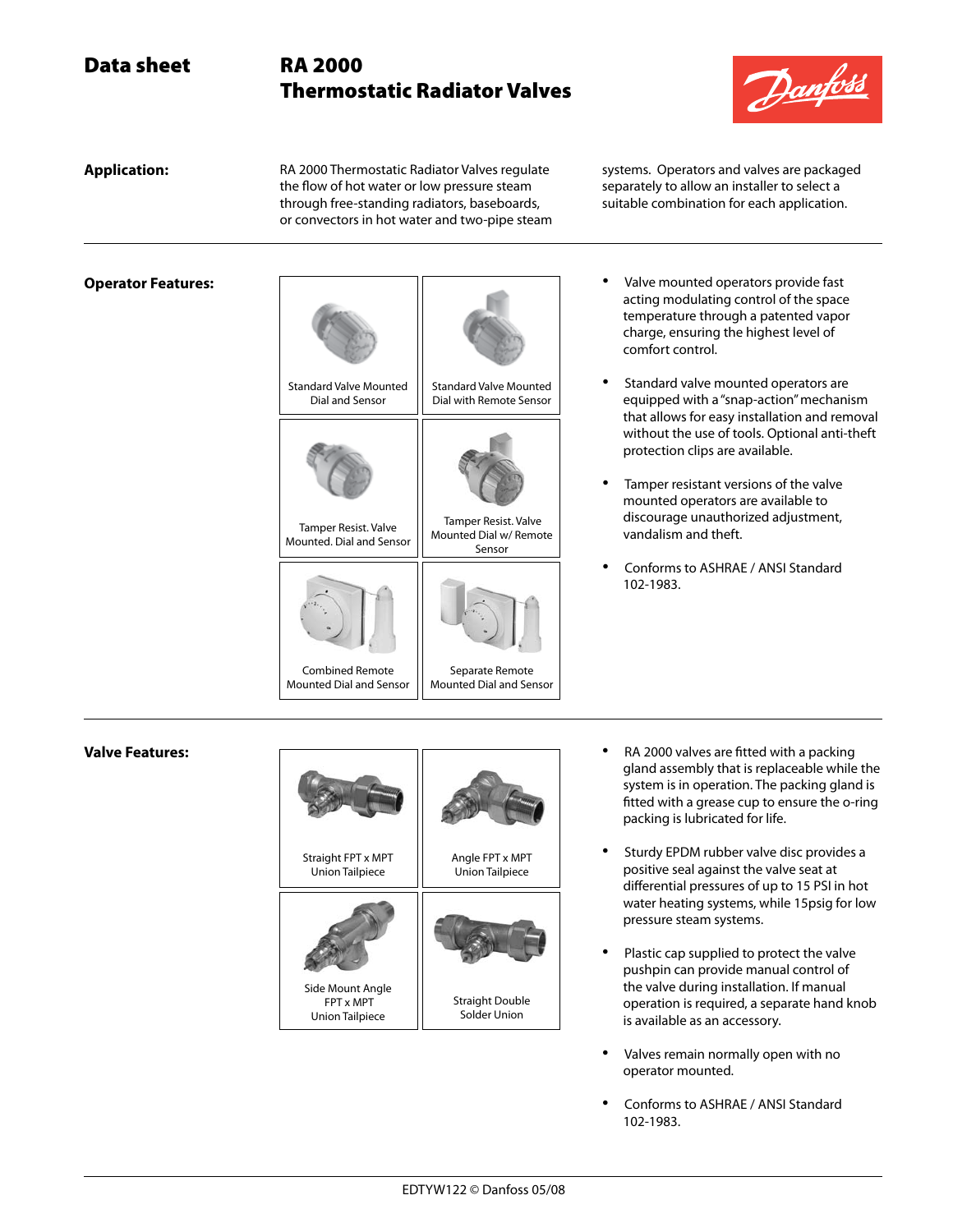# Thermostatic Radiator Valves



| <b>Technical</b>       | <b>Hydronic Hot Water Systems</b>        | <b>Two-Pipe Low-Pressure Steam Systems</b> |
|------------------------|------------------------------------------|--------------------------------------------|
| <b>Specifications:</b> | Maximum Temperature: 250 °F              | Maximum Temperature: 250 °F                |
|                        | Maximum Static Pressure: 145 psi         | Maximum Test Pressure: 232 psig            |
|                        | Maximum Test Pressure: 232 psi           | Maximum Steam Pressure: 15 psig            |
|                        | Max. Diff. Pressure (water): 15 psi      | Max. Sensor Temperature: 140 °F            |
|                        | Max. Sensor Temperature: 140 °F          | Adjustable Temp. Range: 45-86°F (7-30°C)   |
|                        | Adjustable Temp. Range: 45-86°F (7-30°C) |                                            |

| Maximum Temperature: 250 °F              |
|------------------------------------------|
| Maximum Test Pressure: 232 psig          |
| Maximum Steam Pressure: 15 psig          |
| Max. Sensor Temperature: 140 °F          |
| Adjustable Temp. Range: 45-86°F (7-30°C) |
|                                          |

### **Comfort Control:**

Control of the space temperature at a comfortable level is easily accomplished by adjusting the dial clockwise or counterclockwise. The dial has a numbered scale of 1 to 5 corresponding to temperatures of approximately 57°F to 79°F (14°C to 26°C).

Should the space be unoccupied for an extended period, the dial can be set to the "\* "symbol for freeze protection (50°F or 9°C) to save energy.



### **Design and Function:**

The RA 2000 thermostatic operator consists of a saturated vapor charged bellows and a setting dial. The dial is set to the position equal to the desired temperature. When the ambient temperature lowers, the pressure from the bellows will reduce, allowing the valve to open. A rise of temperature increases the pressure



in the bellows closing the valve. The balanced pressures between the adjustment spring and the bellows ensure a smooth and modulating operation of the valve. Danfoss RA 2000 are manufactured to the highest quality standards in an ISO 9001 factory.

#### **No. Description:**

- 1- Operator setting dial (ABS)
- 2- Vapor charged bellows
- 3- Safety spring (steel)
- 4- Adjustment spring (steel)
- 5- Locking/limiting pin (steel)
- 6- Pressure spindle (plastic)
- 7- Snap-on mounting ring (plastic)
- 8- Valve body (nickel plated brass)
- 9- Union nut (nickel plated brass)
- 10- Tailpiece (nickel plated brass) 11- Valve disc (EPDM)
- 12- Valve spindle (brass)
- 13- Valve spring (stainless steel)
- 14- Back seat washer (EPDM)
- 15- Valve bonnet (brass)
- 16- Pressure pin (stainless steel)
- 17- Packing o-ring (EPDM)
- 18- Packing gland (DRZ brass)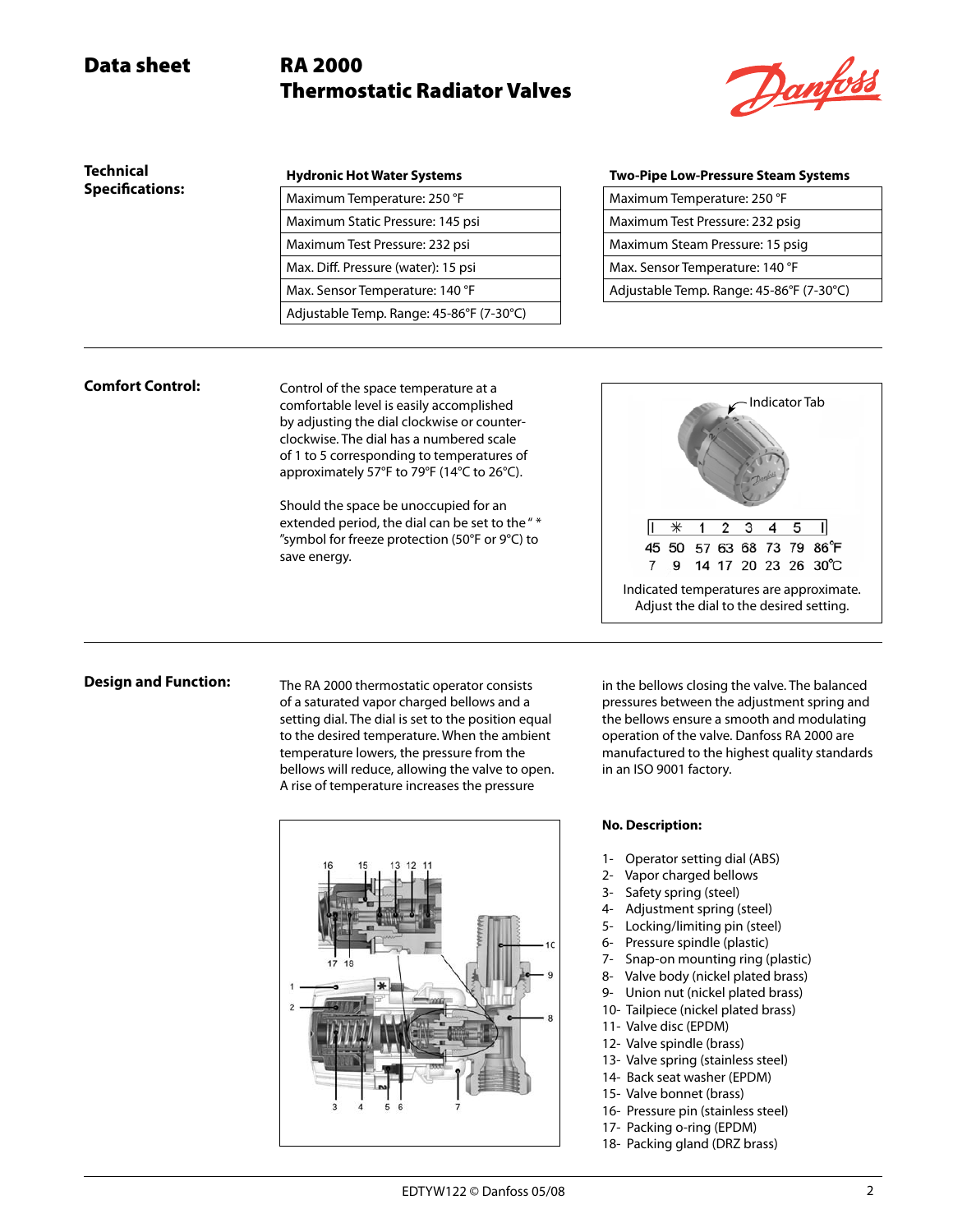# Thermostatic Radiator Valves



**Applications:**

| <b>Typical Installation Configuration</b> |                                                                                                                                                                                                                     | $=$ | <b>Operator Type</b> |                                                                                                                                                                                                                               | $\ddot{}$ | <b>Valve Type</b>                                                              |
|-------------------------------------------|---------------------------------------------------------------------------------------------------------------------------------------------------------------------------------------------------------------------|-----|----------------------|-------------------------------------------------------------------------------------------------------------------------------------------------------------------------------------------------------------------------------|-----------|--------------------------------------------------------------------------------|
|                                           | <b>Free-Standing Radiators</b><br>The freestanding hot water<br>or low-pressure steam<br>radiator is located where air<br>circulation is unobstructed<br>and passes freely over the<br>operator.                    |     |                      | Valve-mounted dial<br>and sensor, standard<br>or tamper resistant<br>models.<br><b>Always install these</b><br>operators in a<br>horizontal position.                                                                         | $+$       | Straight,<br>Side-Mount<br>Angle or<br>Double<br>Solder<br><b>Union</b>        |
|                                           | <b>Free-Standing Radiators</b><br>Freestanding hot water or<br>low-pressure steam radiator.<br>Air circulation does not pass<br>freely over the operator<br>due to furniture, drapes,<br>coverings, etc.            |     |                      | Valve -mounted dial<br>with remote sensor,<br>standard or tamper-<br>resistant models.<br>The sensor can be<br>mounted on a wall<br>up to 6 feet away in a<br>location free of drafts.                                        | $^{+}$    | Straight,<br>Angle,<br>Side-<br>Mount<br>Angle or<br>Double<br>Solder<br>Union |
|                                           | <b>Baseboards/Convectors</b><br>The hot water or low-<br>pressure steam fin-tube<br>baseboard or convector is<br>located where air circulation<br>is unobstructed and passes<br>freely over the operator.           |     |                      | Valve -mounted dial<br>and sensor, standard<br>or tamper resistant<br>Models.<br>Always install these<br>operators in a<br>horizontal position.                                                                               |           | Straight,<br>Side-<br>Mount<br>Angle or<br>Double<br>Solder<br>Union           |
|                                           | <b>Baseboards/Convectors</b><br>Hot water or low-pressure<br>steam fin-tube baseboard<br>or convector. Air circulation<br>does not pass freely<br>over the operator due to<br>furniture, drapes, coverings,<br>etc. |     |                      | Combined remote<br>mounted dial and<br>sensor. The dial<br>operators are wall<br>mounted and are<br>available with 6', 16'<br>or 26' long capillary<br>tubes.                                                                 | $+$       | Straight,<br>Angle,<br>Side-<br>Mount<br>Angle or<br>Double<br>Solder          |
|                                           | <b>Baseboards/Convectors</b><br>The hot water or low-<br>pressure steam fin-tube<br>baseboard or convector<br>arrangement requires<br>the dial and sensor to be<br>mounted separately, away<br>from the valve.      |     |                      | Separate remote<br>mounted dial and<br>sensor. The remote<br>dial mounts on the<br>wall or enclosure<br>(max. 6' away). The<br>sensor is mounted<br>beneath the radiation<br>or on a draft free wall<br>6'away from the dial. | $^{+}$    | Straight,<br>Angle,<br>Side-<br>Mount<br>Angle or<br>Double<br>Solder<br>Union |

### **Important!**

Valve mounted dial and sensor operators should be installed horizontally. If mounted vertically, the operators will sense heat radiating upwards from the valve resulting in the premature closing of the valve.

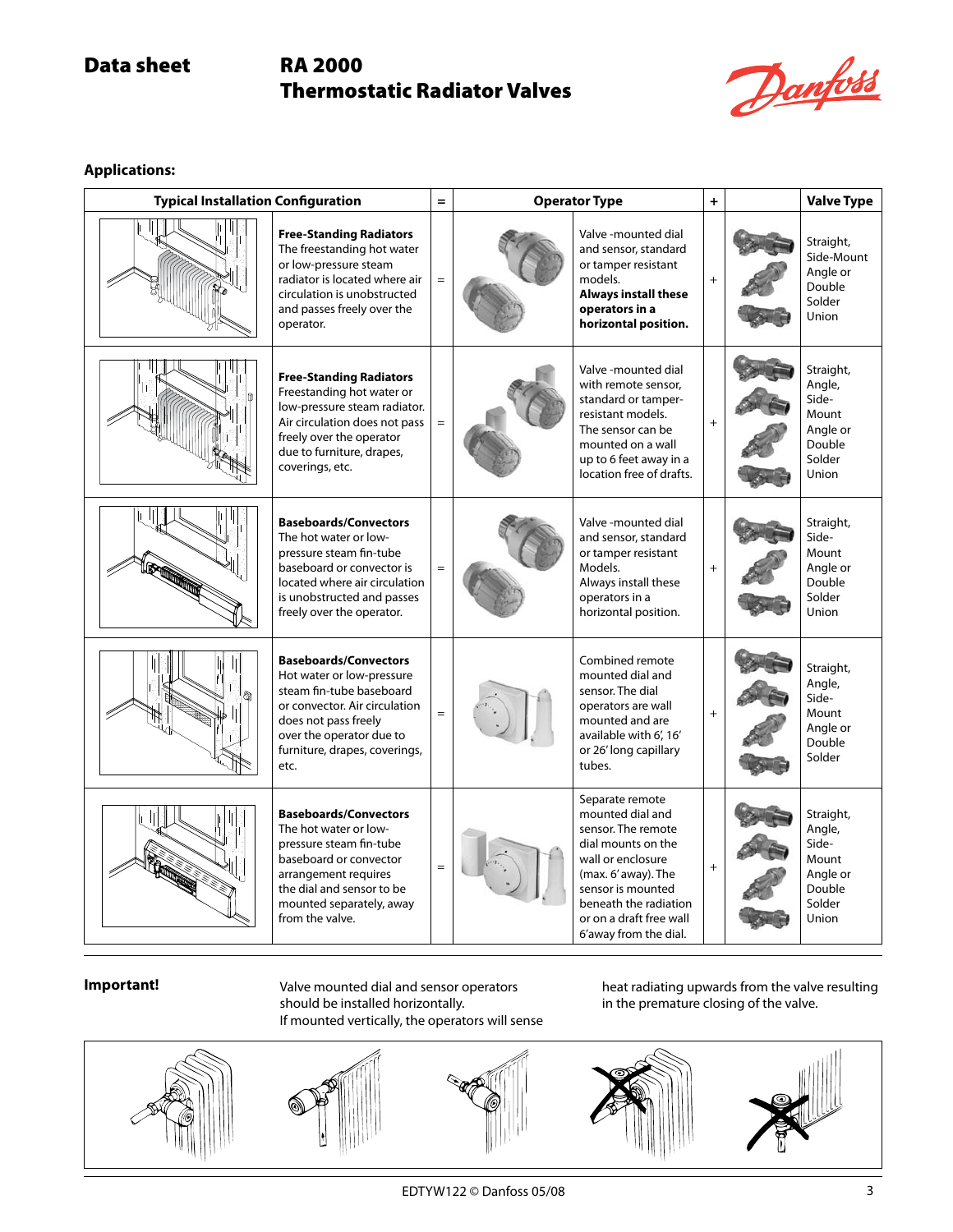# Thermostatic Radiator Valves



### **RA 2000 Operators**

**Ordering Information:**

| <b>Operator</b> | Code No. | <b>Description</b>                                         | <b>Sensor</b>   | <b>Capillary</b> |
|-----------------|----------|------------------------------------------------------------|-----------------|------------------|
|                 | 013G8250 | Valve mounted dial and sensor                              | <b>Built-in</b> |                  |
|                 | 013G8252 | Valve mounted dial with remote sensor                      | Remote          | $6^{\prime}$     |
|                 | 013G8240 | Valve mounted dial and sensor, Tamper-<br>resistant        | Built-in        |                  |
|                 | 013G2922 | Valve mounted dial with remote sensor,<br>Tamper-resistant | Remote          | $6^{\prime}$     |
|                 | 013G8562 | Combined remote mounted dial and sensor*                   | Built-in        | $6^{\prime}$     |
|                 | 013G8565 | Combined remote mounted dial and sensor*                   | Built-in        | 16'              |
|                 | 013G8568 | Combined remote mounted dial and sensor*                   | Built-in        | 26'              |
| 013G8564        |          | Separate remote mounted dial and sensor*                   | Remote          | $6' + 6'$        |
|                 | 013G5002 | Manual adjustment handle                                   |                 |                  |

\* Includes sockets for use on RAV, KOVM and VMT valve bodies.

| <b>Valve</b> | Code No. | <b>Size</b>     | <b>Valve Type</b> | $Cv^*$ | <b>Connections (inlet x outlet)</b> |
|--------------|----------|-----------------|-------------------|--------|-------------------------------------|
|              | 013G8015 | 1/2"            |                   | 1.6    |                                     |
|              | 013G8020 | 3/4''           |                   | 2.7    | <b>FPT X MPT</b>                    |
|              | 013G8025 | 1 <sup>''</sup> | Straight          | 2.8    | Union<br>Tailpiece                  |
|              | 013G8032 | $1 - 1/4"$      |                   | 2.8    |                                     |
|              | 013G8014 | 1/2"            |                   | 1.6    |                                     |
|              | 013G8019 | 3/4''           | Angle             | 2.7    | <b>FPT X MPT</b>                    |
|              | 013G8024 | 1 <sup>''</sup> |                   | 2.8    | Union<br><b>Tailpiece</b>           |
|              | 013G8031 | $1 - 1/4"$      |                   | 2.8    |                                     |
|              | 013G8013 | 1/2"            |                   | 1.6    |                                     |
|              | 013G8018 | 3/4''           | Side Mount        | 2.1    | <b>FPT X MPT</b>                    |
|              | 013G8023 | 1 <sup>''</sup> | Angle<br>2.8      |        | Union<br>Tailpiece                  |
|              | 013G8030 | $1 - 1/4"$      |                   | 2.8    |                                     |
|              | 013G8042 | 1/2"            |                   | 1.6    | Double Solder                       |
|              | 013G8044 | 3/4''           | Straight          | 2.7    | Union                               |

through the valve at other flow rates use the formula: ∆P= (Q/Cv)<sup>2</sup>, where Q= water flow in GPM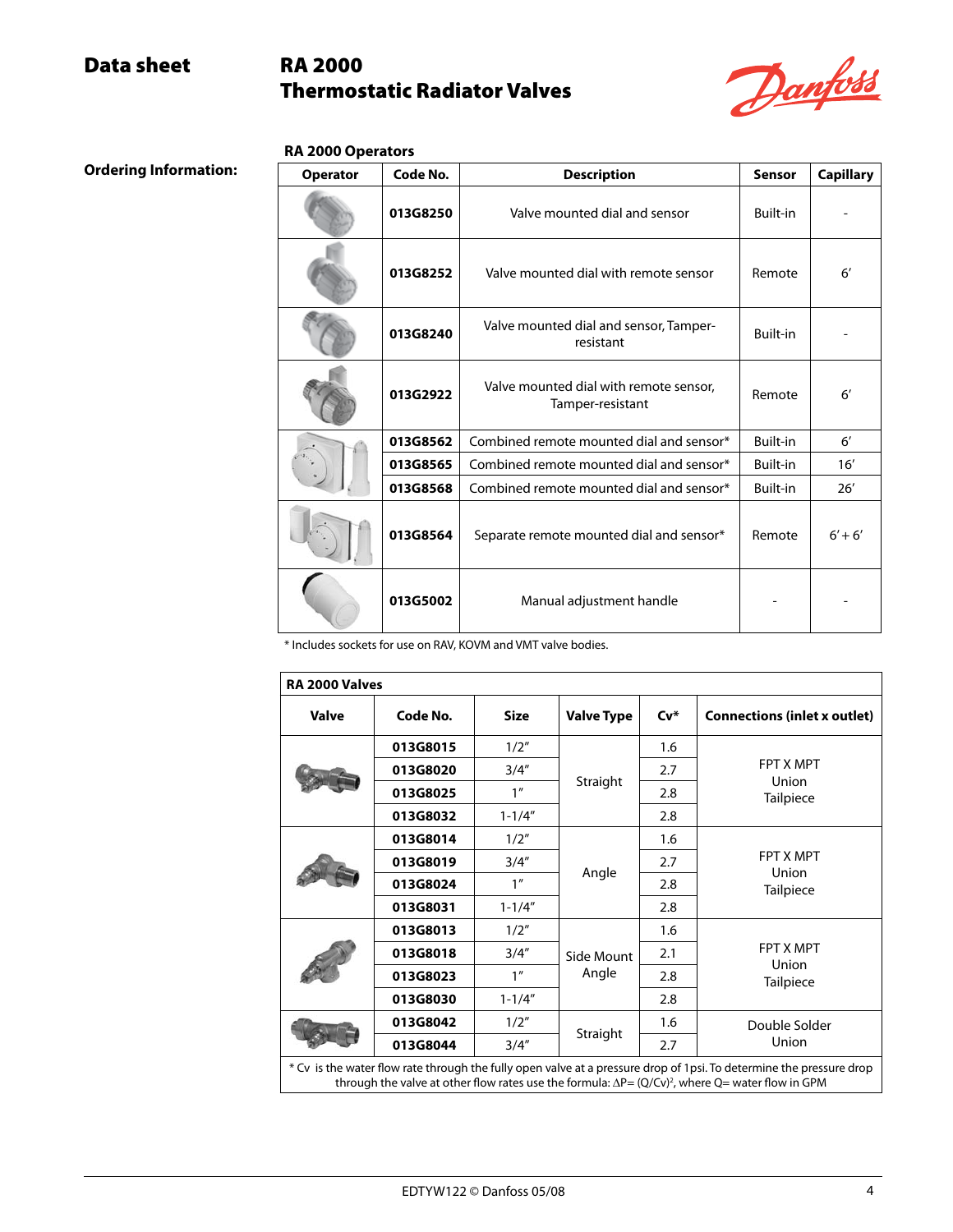# Thermostatic Radiator Valves



**Dimensions:**



| Valve<br>Type | Connection<br><b>Type</b> | L1            | L2           | L3           | L4          | L5           | H1           | H <sub>2</sub> |
|---------------|---------------------------|---------------|--------------|--------------|-------------|--------------|--------------|----------------|
|               | $1/2$ " NPT               | $2 - 5/8"$    | $3 - 3/4"$   |              |             |              | $1-57/64"$   | $3 - 3/4"$     |
|               | 3/4" NPT                  | $2 - 29/32"$  | $4 - 3/16''$ |              |             |              | $2 - 1/16''$ | $3 - 15/16''$  |
| Straight      | 1"NPT                     | $3-17/32"$    | $4 - 31/32$  |              |             |              | $2 - 1/16''$ | $3 - 15/16''$  |
|               | $1 - 1/4''$ NPT           | $4 - 1/4"$    | 5-29/32"     |              |             |              | $2 - 9/64''$ | $4 - 1/64"$    |
|               | $1/2$ " NPT               |               |              | $1 - 3/16"$  | $2 - 9/32"$ | $1 - 1/64"$  | $1-57/64"$   | $3 - 3/4"$     |
|               | 3/4" NPT                  |               |              | $1 - 11/32"$ | $2 - 5/8"$  | $1 - 9/64"$  | $2 - 1/16''$ | $3-15/16"$     |
| Angle         | 1"NPT                     |               |              | $1 - 9/16''$ | 3''         | $1 - 11/32"$ | $2 - 1/16''$ | $3-15/16"$     |
|               | 1-1/4" NPT                |               |              | $1 - 3/4"$   | $3 - 3/8"$  | $1 - 9/16"$  | $2 - 1/16''$ | $3-15/16"$     |
|               | $1/2$ " NPT               |               |              | $1 - 1/8"$   | $2 - 1/4"$  | $1 - 1/64"$  | $2 - 3/8"$   | $4 - 1/4"$     |
| <b>Side</b>   | 3/4" NPT                  |               |              | $1 - 11/32"$ | $2 - 5/8"$  | $1 - 9/64''$ | $2 - 7/16''$ | $4 - 5/16''$   |
| Mount         | 1" NPT                    |               |              | $1 - 9/16''$ | 3''         | $1 - 11/32"$ | $2 - 3/8"$   | $4 - 1/4"$     |
|               | 1-1/4" NPT                |               |              | $1 - 3/4"$   | $3 - 3/8"$  | $1 - 9/16"$  | $2 - 3/8"$   | $4 - 1/4"$     |
| <b>Double</b> | 1/2"                      | $2 - 5/8"$    | $3-15/16"$   |              |             |              | 1-57/64"     | $3 - 3/4"$     |
| Solder        | 3/4''                     | $2 - 15/16''$ | $4 - 5/8"$   |              |             |              | $2 - 1/16''$ | $3-15/16"$     |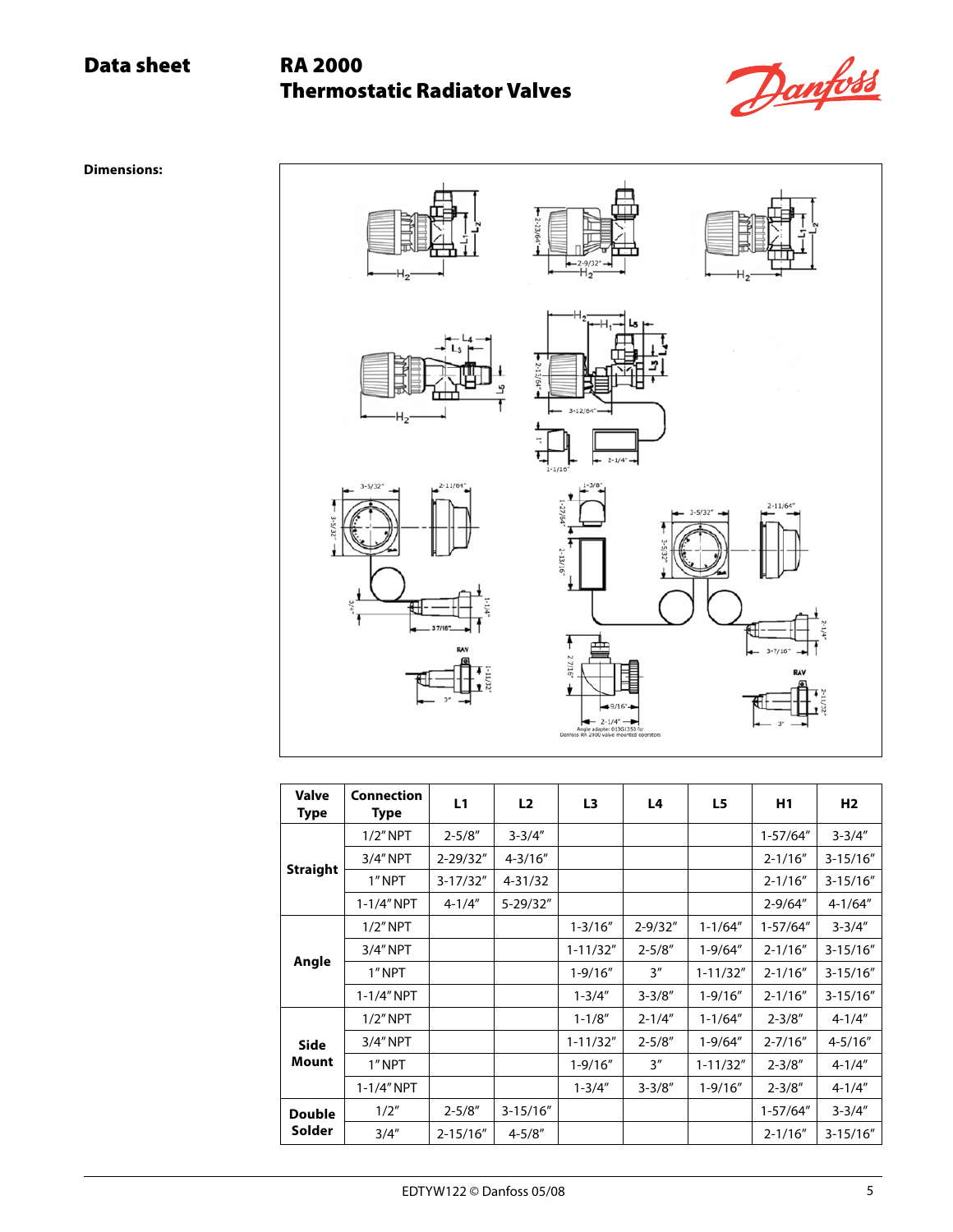# Thermostatic Radiator Valves



### **Capacity:**

**Hydronic Hot Water Applications**

### **Example:**

Flow Required: 0.65 US GPM Pipe Size: 1⁄2"

### **Solution:**

Draw a line from 0.65 USgpm until it intersects with the dashed line for the 1⁄2" valve. Draw a vertical line down to find the additional system pressure drop due to the valve will be 0.6 psi.

**Note:** For best control, select valve based on 4°F P-deviation and maximum 5 psi pressure drop. P-deviation is the difference between the thermostat setting and the actual space temperature. For best comfort control and long life, valves should be selected to provide design flow at a 4°F P-deviation.

The shaded area represents differential pressure above those recommended for quiet operation. The maximum differential pressure ratings indicate the maximum pressure at which valves regulate satisfactorily. In order to prevent noise, pumps that provide only the required pressure should be recommended. Experience shows that in most systems a differential pressure of 0.5 - 2.5 psi across the valve is sufficient to provide the required



### **Low Pressure Steam Applications:**

### **Step-by-step selection technique**

- 1. Before selecting valves, consider P-deviation.
- 2. Check that system pressure is below 15psig.
- 3. Determine load requirements for each valve.

### **Example:**

flow.

Design load: 28MBH Pipe Size: 3/4" P-deviation ≤ 4°F

### **Solution:**

From the table below a 3/4" valve will provide 28MBH at a 4°F P-deviation at a pressure drop of 3psi. If the system pressure is 3psi or greater a 3/4" valve can be used.

| <b>Pressure Drop</b>  |                    |    | psig       | 2 psig |            | 3 psig |            | 4 psig |            | 5 psig |            |
|-----------------------|--------------------|----|------------|--------|------------|--------|------------|--------|------------|--------|------------|
| <b>P-Deviation °F</b> |                    | 4  | Fully open | 4      | Fully open | 4      | Fully open | 4      | Fully open | 4      | Fully open |
| <b>Valve Size</b>     | <b>Rating Code</b> |    |            |        |            |        |            |        |            |        |            |
| 1/2"                  | <b>MBH</b>         | 10 | 16         | 14     | 22         | 16     | 28         | 20     | 32         | 35     | 62         |
| 3/4''                 | <b>MBH</b>         | 15 | 30         | 20     | 40         | 28     | 50         | 32     | 58         | 60     | 108        |
| 1" & 1-1/4"           | <b>MBH</b>         | 18 | 40         | 25     | 52         | 30     | 60         | 36     | 72         | 66     | 140        |

### **Conversion Factors:**

Sq. ft. EDR to Btu/hr = Sq. ft. EDR  $x$  240 (steam)

Btu/hr to Sq. ft. EDR = Btu/hr 240

1 MBH = 1,000 Btu/hr

#### **Rating Abbreviations:**

MBH = Thousands of Btu/hr.

EDR = Equivalent Direct Radiation

#### **Important**

P-deviation refers to the difference between the thermostat setting and the actual space temperature. For best comfort and long life, valves should be selected which provide the design heating load at approximately a 4°F P-deviation.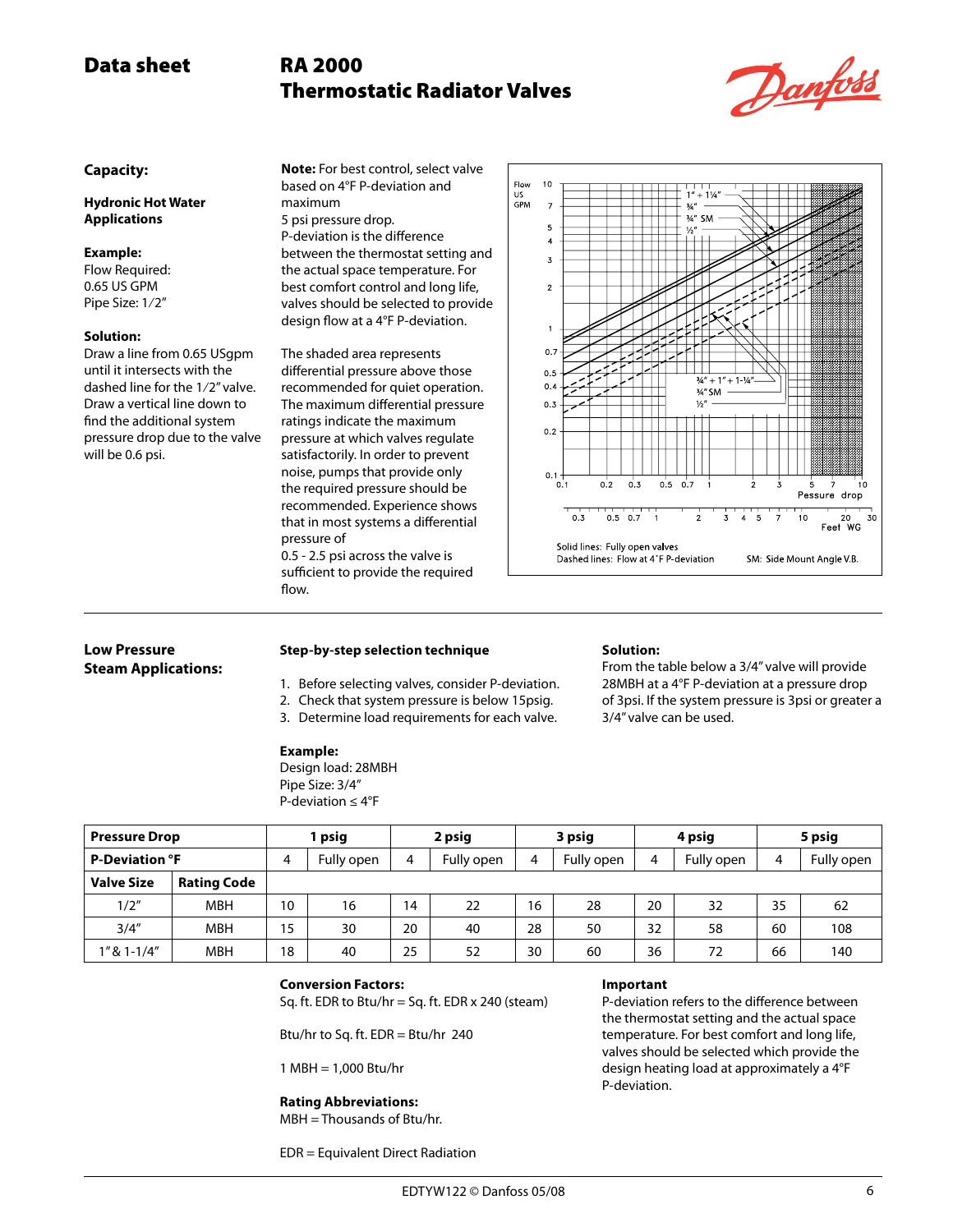# Thermostatic Radiator Valves



**Spare Parts and Accessories:**

|                                                                          | Code No. | <b>Description</b>                                                             |                     |  |  |  |  |  |
|--------------------------------------------------------------------------|----------|--------------------------------------------------------------------------------|---------------------|--|--|--|--|--|
| <b>RA 2000</b>                                                           | 013G1236 | Screwdriver tool set                                                           |                     |  |  |  |  |  |
| Valve Mount                                                              | 013G1246 | Limitation pins for RA 8250/52 (10 pcs)                                        |                     |  |  |  |  |  |
| <b>Operators</b>                                                         | 013G1237 | Limitation pins for tamper resistant operators RA 8240 / 2922 (30 pcs)         |                     |  |  |  |  |  |
| 013G8250                                                                 | 013G5245 | Anti-theft protection clips for RA 8250/52 (20 pcs)                            |                     |  |  |  |  |  |
| 013G8252<br>013G8240                                                     | 013G1232 | Locking screw plugs for tamper resistant operators RA 8240 / 2922<br>(10 pcs). |                     |  |  |  |  |  |
| 013G2922                                                                 | 013G1672 | Cover plate for scale window of tamper resistant operators (20 pcs)            |                     |  |  |  |  |  |
|                                                                          | 013G1350 | Angle Adapter for RA 2000 valves & sensors                                     |                     |  |  |  |  |  |
| RA Socket<br><b>For RA 2000</b><br><b>Wall Mount</b><br><b>Operators</b> | 2        |                                                                                |                     |  |  |  |  |  |
| 013G8562<br>013G8565                                                     | Code No. | <b>Description</b>                                                             | <b>Position No.</b> |  |  |  |  |  |
| 013G5068                                                                 | 013G8591 | Socket Body for RA 2000                                                        | 1                   |  |  |  |  |  |
| 013G8564<br>013G8568                                                     | 013G5503 | Bellows Holder (set of 2 pcs)                                                  |                     |  |  |  |  |  |
| RA Socket<br><b>For RA 2000</b><br><b>Wall Mount</b><br><b>Operators</b> |          |                                                                                |                     |  |  |  |  |  |
| 013G8562<br>013G8565                                                     | Code No. | <b>Description</b>                                                             | <b>Position No.</b> |  |  |  |  |  |
| 013G5068                                                                 | 013G8593 | Socket Body for RAV, VMT and KOVM                                              | 1                   |  |  |  |  |  |
| 013G8564<br>013G8568                                                     | 013G5503 | Bellows Holder (set of 2 pcs)                                                  | 2                   |  |  |  |  |  |
|                                                                          | Code No. | <b>Description</b>                                                             |                     |  |  |  |  |  |
|                                                                          | 013G0290 | Packing Gland                                                                  |                     |  |  |  |  |  |
|                                                                          | 013G5002 | Manual adjustment handle (Water applications only)                             |                     |  |  |  |  |  |
|                                                                          | 013-7045 | <b>Gasket for RA valves</b>                                                    |                     |  |  |  |  |  |
| <b>RA 2000</b>                                                           | 013G8070 | RA to RA 2000 adapter                                                          |                     |  |  |  |  |  |
| Valve                                                                    | 013G8072 | RAV to RA 2000 adapter                                                         |                     |  |  |  |  |  |
| <b>Bodies</b>                                                            | 013G8037 | Insert, valve top & gland replacement, 1/2" NPT angle & straight valve         |                     |  |  |  |  |  |
|                                                                          | 013G8038 | Insert, valve top & gland replacement, 1/2" NPT sidemount angle valve          |                     |  |  |  |  |  |
|                                                                          | 013G8039 | Insert, valve top & gland replacement, 1/2" solder, & all 3/4", 1", 1-1/4"     |                     |  |  |  |  |  |
|                                                                          | 003L0213 | Demounting tool for valve tops RA 2000, RA-S, RA-N, FHV-A                      |                     |  |  |  |  |  |
|                                                                          | 013G1350 | Right angle Operator adapter                                                   |                     |  |  |  |  |  |

**Changing the Packing Gland:**



Should the packing gland on the valve body show signs of weeping, it can be replaced in a few minutes with the system in operation.

Order packing gland 013G0290 for RA 2000 and FHV-A valves.